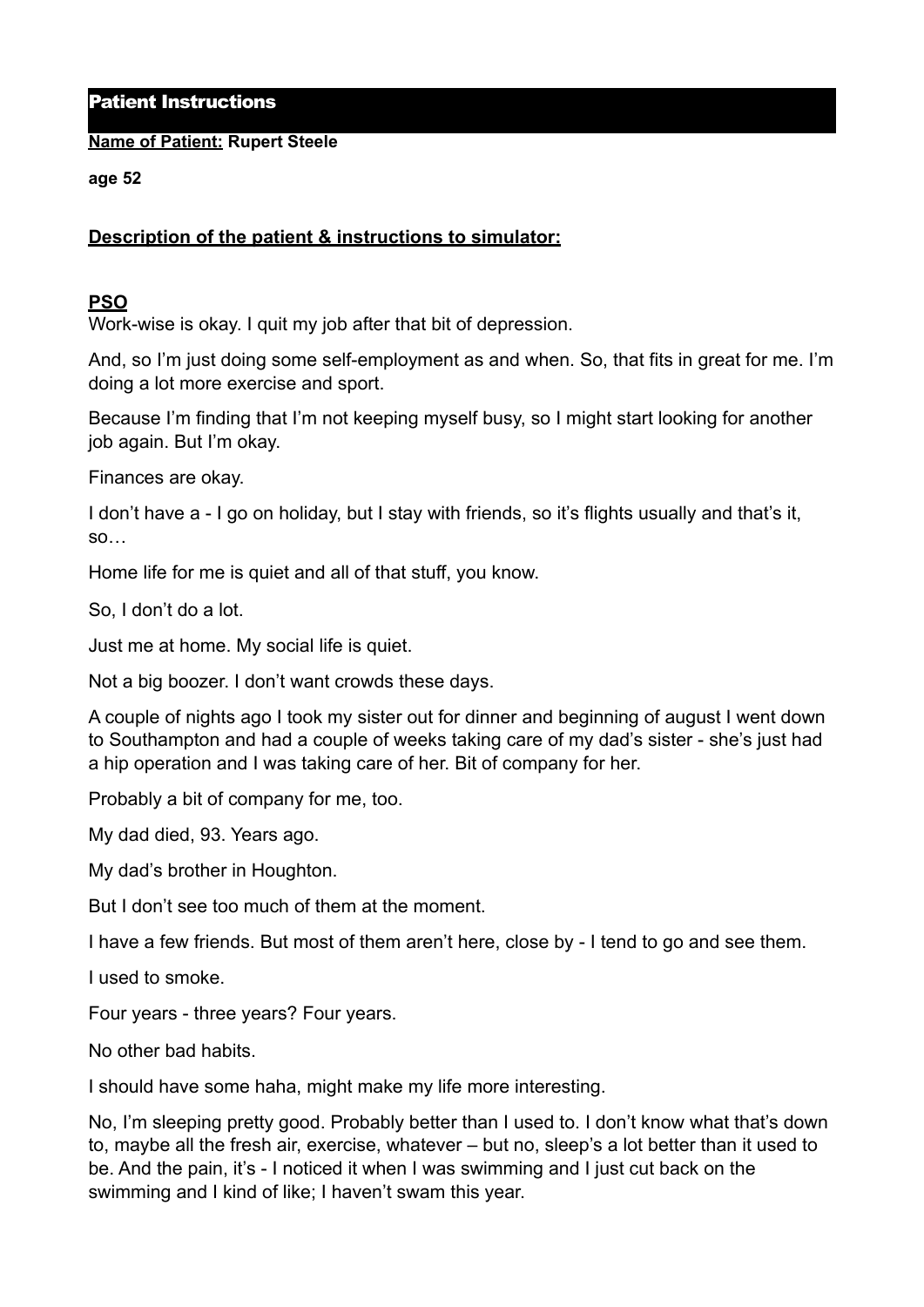And I'd like to get back into it.

I go to a couple of classes at Houghton, sometimes just go along and use the treadmill.

Yeah, I do some circuit training on a Friday.

Well that—I'm always just cautious about it, yeah.

No, it was this lady at the circuit training.

Yeah, she said 'You don't look as if you need to be here', and I said 'Ah, I want to exercise, I want to keep fit'.

No relationship at the moment. I could probably do with a relationship right know, keep my mind out of the…

## **First line and history**

Ah, last year and a bit of the year before— 2016 through seventeen; keep fit campaign, swimming a lot, and I think somebody said it might be the rotator cusp or something, or… I don't know - a lady I bumped into at the gym. So, it's given me a bit of grief and when I do that… so I've stopped swimming.

It sort of clicks when I turn it over and....

That's what you get for no pain no gain, eh?

If asked if there was any other issue that you were planning to raise today:

There's always stuff on my mind, I never stop thinking about stuff, but yeah, no.

For today, no, my shoulder.

My head's always - it's in a mess, and I'm okay.

If the doctor offers another appointment to help with those issues: Sure. That sounds good.

No, no, no. Nothing different from usual.

No, I'm alright.

If offered a rub on pain killer: What's this anti-inflammatory? I'll only get it in case - if I think I need it.

**Ideas –** I think it's probably linked with swimming? No, I do, yeah. I don't think I've lifted anything…

And I'm thinking rotator cusp (er yes cuff - if that's it?)

But I don't know, because that's what the lady - I was at a gym on Friday and this lady said she was a swimmer but said 'I stopped because of' - she said exactly the same reason.

Only when pressed for more detail: This is probably it. I alternate every lap, so; front crawl, backstroke, breaststroke, and I just… you know. I don't feel as if I'm strong enough—well, I'm not. I can't front crawl, front crawl, front crawl, just because I'm out of breath, so I tend to alternate the strokes.